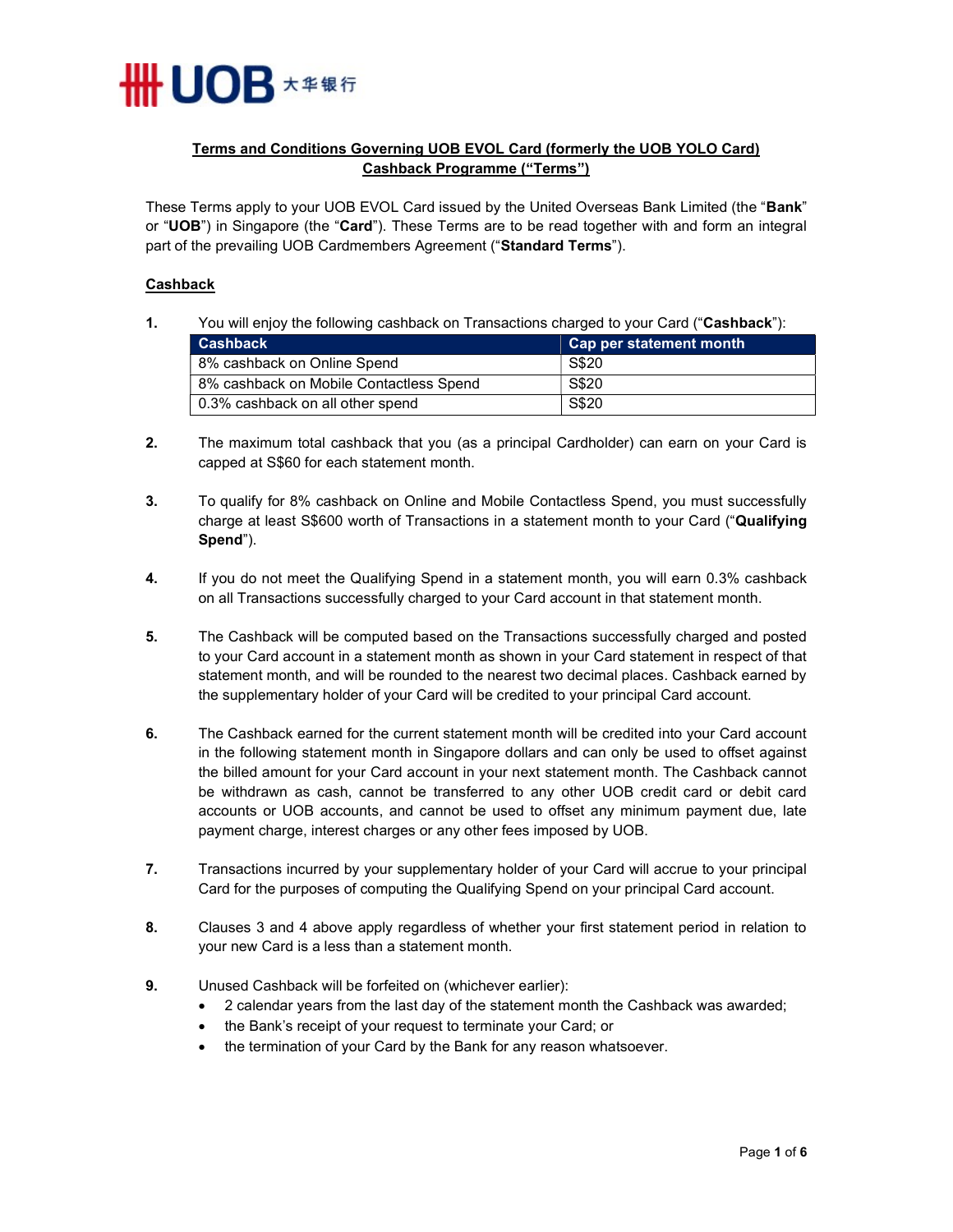- 10. The Cashback is neither transferable nor exchangeable for cash, reward points, credit, goods and services, products or privileges or other kind in full or in part and is not refundable or replaceable.
- 11. The crediting of the Cashback amount by UOB does not constitute payment of any amount due on your Card account (including any minimum payment amount due).
- 12. Any Cashback awarded in respect of any reversed, voided, refunded or cancelled Transactions will be deducted from the Card account.

## Annual Fee

- 13. The annual fee for the principal Card is S\$192.60 (inclusive of GST) per year.
- 14. The annual fee on the principal Card is waived for the first Card anniversary year. Subsequently, you will be eligible to receive a waiver of the annual fee on your principal Card for a year only if you make a minimum of three (3) Transactions per statement month for 12 consecutive statement months prior to your Card anniversary date.

## Transitional Provisions

- 15. Notwithstanding clause 14, if you are an Existing Customer and your card anniversary date for your current card year occurs before 1 June 2022, you shall continue to be eligible to receive an annual fee waiver on your Card for your current card year if you spend a minimum of S\$12,000 in your current card year.
- 16. If you are an Existing Customer, the terms and conditions of the UOB YOLO Card Cashback Programme will continue to apply to Transactions (as defined thereunder) successfully charged to your Card and posted on the Bank's systems on or prior to 17 June 2021.

## **Definitions**

- 17. "Online Spend" refers to Transactions made via the internet based on system indicators and processed by the respective merchants/acquirers as an online transaction.
- 18. "Mobile Contactless Spend" means in-store contactless Transactions made via the following mobile wallets: Apple Pay, Samsung Pay, Google Pay, Fitbit Pay, Mighty Pay and such other mobile wallet services as UOB may determine from time to time at its sole discretion. For the avoidance of doubt, Transactions which are made online via any of the mobile wallets listed above will not be eligible to receive any Cashback under the "Mobile Contactless Spend" category but will receive Cashback under the "Online Spend" category.
- 19. "Other Spend" means all other Transactions that are not Online or Mobile Contactless Spend.
- 20. "Transactions" means retail transactions for the purchase of goods and/or services successfully charged to your Card account and posted on the Bank's system but excludes:
	- (a) cash advances;
	- (b) balance and/or fund transfers;
	- (c) NETS and NETS-related transactions;
	- (d) monthly instalments under 0% Instalment Payment Plan and SmartPay;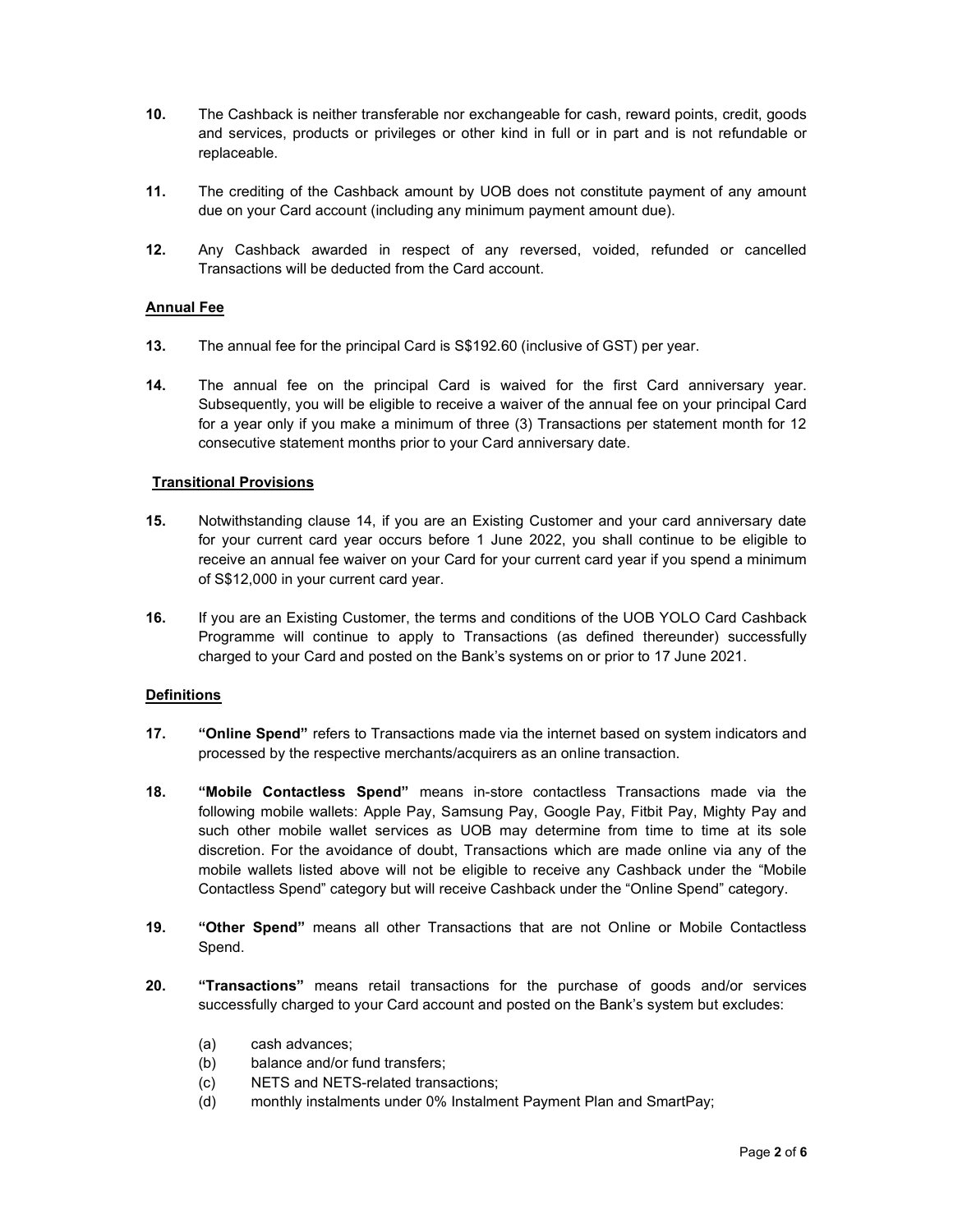- (e) any transactions at UOB\$ merchants where UOB\$ are issued (previously known as SMART\$);
- (f) any transactions made at Shell petrol stations and SPC petrol stations;
- (g) any interest, fees and charges (including without limitation, late payment charges or interest charges, annual or monthly fees or charges) imposed by the Bank;
- (h) any credit card transaction that is subsequently cancelled, voided, refunded or reversed for any reason;
- (i) any transaction made with the following Merchant Category Codes (MCC):

| <b>MCC</b> | <b>Description</b>                                                            |  |  |
|------------|-------------------------------------------------------------------------------|--|--|
| 4829       | Wire Transfer/Remittance                                                      |  |  |
| 5199       | Nondurable Goods                                                              |  |  |
| 5960       | Direct Marketing - Insurance Services                                         |  |  |
| 6012       | Member Financial Institution-Merchandise and Services                         |  |  |
| 6050       | Quasi Cash-Financial Institutions, Merchandise and Services                   |  |  |
| 6051       | Quasi Cash-Merchant (Non-Financial Institutions - Foreign Currency, Non-Fiat  |  |  |
|            | Currency, Cryptocurrency)                                                     |  |  |
| 6211       | Securities-Brokers and Dealers                                                |  |  |
| 6300       | Insurance Sales/Underwrite                                                    |  |  |
| 6513       | Real Estate Agents & Managers - Rentals                                       |  |  |
| 6529       | Quasi Cash-Remote Stored Value Load-Financial Institute Rentals               |  |  |
| 6530       | Quasi Cash-Remote Stored Value Load-Merchant Rentals                          |  |  |
| 6534       | Quasi Cash-Remote Money Transfers                                             |  |  |
| 6540       | Stored Value Card Purchase/Load                                               |  |  |
| 7349       | Clean/Maint/Janitorial Serv aka Property Management                           |  |  |
| 7511       | Quasi Cash - Truck Stop Trxns                                                 |  |  |
| 7523       | Automobile Parking Lots and Garages                                           |  |  |
| 7995       | Gambling - Betting, including Lottery Tickets, Casino Gaming Chips, Off-Track |  |  |
|            | Betting, and Wagers at Race Tracks                                            |  |  |
| 8062       | Hospitals                                                                     |  |  |
| 8211       | Schools, Elementary and Secondary                                             |  |  |
| 8220       | Colleges, Universities, Professional Schools and Junior Colleges              |  |  |
| 8241       | Schools, Correspondence                                                       |  |  |
| 8244       | Schools, Business and Secretarial                                             |  |  |
| 8249       | Schools, Trade and Vocational                                                 |  |  |
| 8299       | Schools and Educational Services-Not Elsewhere Classified                     |  |  |
| 8398       | Charitable and Social Service Organizations                                   |  |  |
| 8661       | Religious Organizations                                                       |  |  |
| 8651       | <b>Political Organizations</b>                                                |  |  |
| 9211       | Court Costs including Alimony and Child Support                               |  |  |
| 9222       | Fines                                                                         |  |  |
| 9223       | <b>Bail and Bond Payments</b>                                                 |  |  |
| 9311       | Tax Payment                                                                   |  |  |
| 9402       | Postal Services-Government Only                                               |  |  |
| 9405       | Intra-Government Purchases-Government Only                                    |  |  |
| 9399       | Government Services-not elsewhere classified                                  |  |  |

(j) any top-ups or payment of funds to payment service providers or prepaid accounts;

(k) any transaction made with the following transaction descriptions: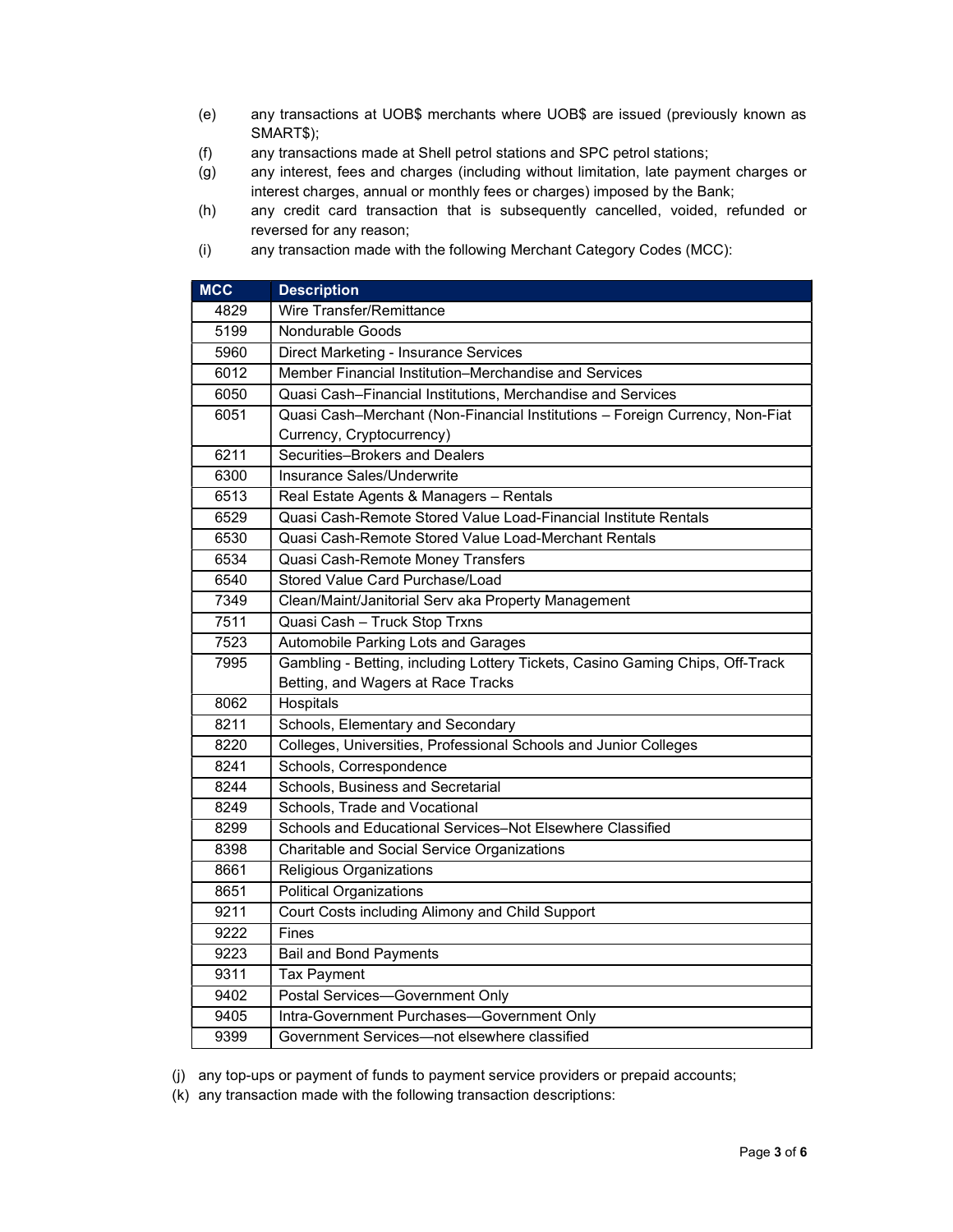| AXS*                              | $\bullet$ | PAYPAL* PLUS500.COM                          |
|-----------------------------------|-----------|----------------------------------------------|
| CITYINDEX*<br>$\bullet$           | $\bullet$ | PAYPAL * CAPITALROYA                         |
| $FZ$ $LNK^*$                      | $\bullet$ | <b>PAYPAL * BIZCONSULTA</b>                  |
| EZ-LINK *                         | ٠         | Saxo Cap Mkts Pts Ltd                        |
| EZLINK*                           |           | SKR*PLUS500CY LTD                            |
| <b>EZLINKS*</b><br>$\bullet$      | $\bullet$ | SKR*SKRILL.COM                               |
| FLASHPAY*                         |           | TRANSIT*                                     |
| NETSFLASHPAY*<br>$\bullet$        | $\bullet$ | WWW.IGMARKETS.COM.SG                         |
| MB * MONEYBOOKERS.COM             | $\bullet$ | WWW.MYEZLINK.COM.SG                          |
| OANDA ASIA PAC<br>$\bullet$       | $\bullet$ | WWW.PLUS500.CO.UK                            |
| <b>OANDAASIAPA</b>                | ٠         | SP Digital* (with effect from 17 June 2021)  |
| PAYPAL * OANDAASIAPA<br>$\bullet$ | $\bullet$ | SP Services* (with effect from 17 June 2021) |
| <b>PLUS500</b>                    | ٠         | AMAZE* TRANSIT* (with effect from 1 March    |
| PLUS500UK LIMITED<br>$\bullet$    |           | 2022)                                        |
| PAYPAL* PLUS500<br>$\bullet$      |           |                                              |

(l) any other transactions which the Bank may exclude from time to time without prior notice to you.

Please note that a merchant's registered MCC may not always correspond with its nature of business. The MCCs are assigned by the merchant's acquiring bank. UOB does not determine the merchants' MCC. UOB shall not be liable in any way whatsoever relating to the categorisation of a merchant's MCC.

## E-statement

21. You will only receive electronic statements (eStatements) for your Card account. No physical statement copies will be generated.

## General

- 22. The Bank may deduct, re-compute, withdraw and/or cancel any Cashback awarded if you fail to meet the Qualifying Spend, if your Card account is not in good standing or for any other reason that the Bank may determine in its sole discretion. No payment or compensation in respect of such deduction, re-computation, withdrawal or cancellation will be made. In the event that your Card account is delinquent, voluntarily or involuntarily closed or terminated or suspended for any reasons whatsoever before the Cashback credited into your Card account, such Cashback earned shall be forfeited without prior notice to you and you shall not be entitled to any compensation or payment whatsoever.
- 23. The Card shall only be used for your own legitimate and genuine personal expenses and shall not be used for commercial or other non-personal expenses. UOB may deduct, re-compute, withdraw, forfeit and/or cancel any Cashback earned and/or awarded and/or cancel and terminate your Card, without giving any reason or prior notice or assuming any liability to you, if:
	- (a) spending on your Card account is deemed by UOB in its sole and absolute discretion to be for commercial, illegitimate, ingenuine, commercial and/or non-personal purposes; or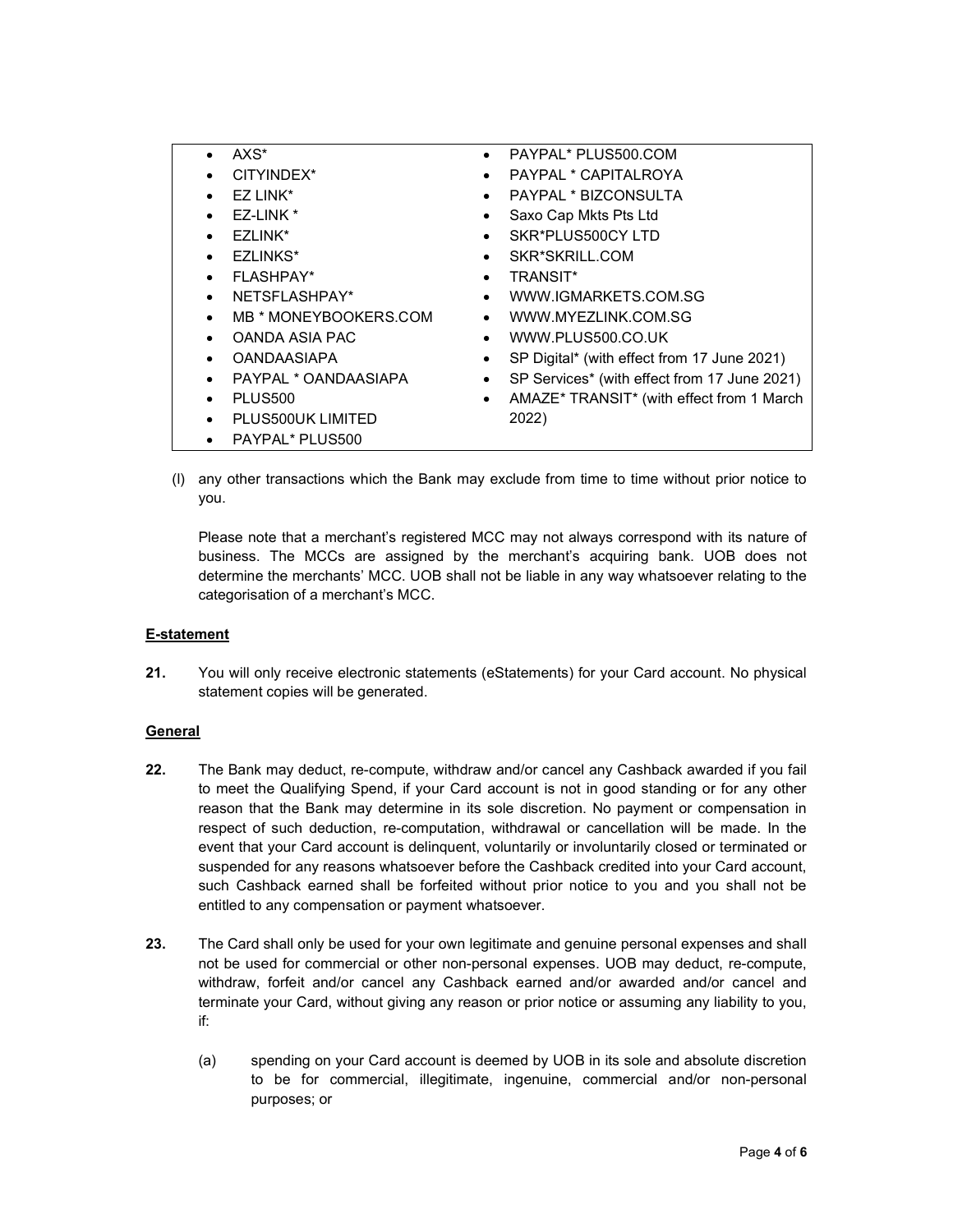- (b) your Card account is not in good standing and not conducted in a proper and satisfactory manner at any time as determined by UOB in its sole discretion; or
- (c) your Card account is overdue;
- (d) UOB deems in its sole discretion that there is an abuse of the Cashback programme (whether via unusual, illegitimate, and/or ingeniuine transaction activities or otherwise); or
- (e) relevant Cashback was not earned from qualifying spend; or
- (f) for any other reason that UOB may determine in its sole discretion.

No payment or compensation in respect of such deduction, re-computation, withdrawal or cancellation will be made.

- 24. The Card is excluded from earning UNI\$ and Instant rewards under the UOB Rewards Programme.
- 25. By participating in this Programme and in addition to any other consent you have already provided to the Bank and any right of the Bank under applicable laws, you consent to the Bank and the necessary third parties collecting, using and disclosing your personal data for the purposes of this Programme and to contact you.
- 26. UOB shall not be responsible or liable in any manner for (i) any failure or delay or mistake in the transmission or submission of card transactions and/or the Transactions by any party (including but not limited to the card associations, acquiring merchants, merchant establishments, postal or telecommunication authorities) for whatever reason; or (ii) any breakdown or malfunction in any computer system or equipment; or (iii) any loss, expenses, delays, mistake, neglect or omission in the awarding of the Cashback or your participation in this Cashback programme.
- 27. UOB reserves the right to vary, amend and/or supplement any of these Terms (including but not limited the Cashback rate, the basis of calculation of the Cashback and the list of eligible transactions which are eligible to earn the Cashback) from time to time without the giving of notice or reason and without liability to any person and you agree to be bound by any such variations, amendments and/or supplements
- 28. The Bank reserves all rights to (i) substitute the Cashback; (ii) forfeit or reclaim the Cashback where participant is subsequently discovered to be ineligible; (iii) amend or vary the Card name or design; and (v) make determinations and decisions on all matters relating to this Programme which shall be final, conclusive and binding.
- 29. Prevailing Standard Terms continues to apply to your Card. In the event of any inconsistency between these Terms and the Standard Terms, these Terms shall to the extent of such inconsistency, prevail in respect of matters relating to this Programme. These Terms shall prevail over any advertising, promotional, publicity, brochure, marketing or other materials relating to or in connection with the Card.
- 30. These Terms shall be governed by the laws of the Republic of Singapore, and you agree to submit to the exclusive jurisdiction of the Singapore courts. A person not a party to these